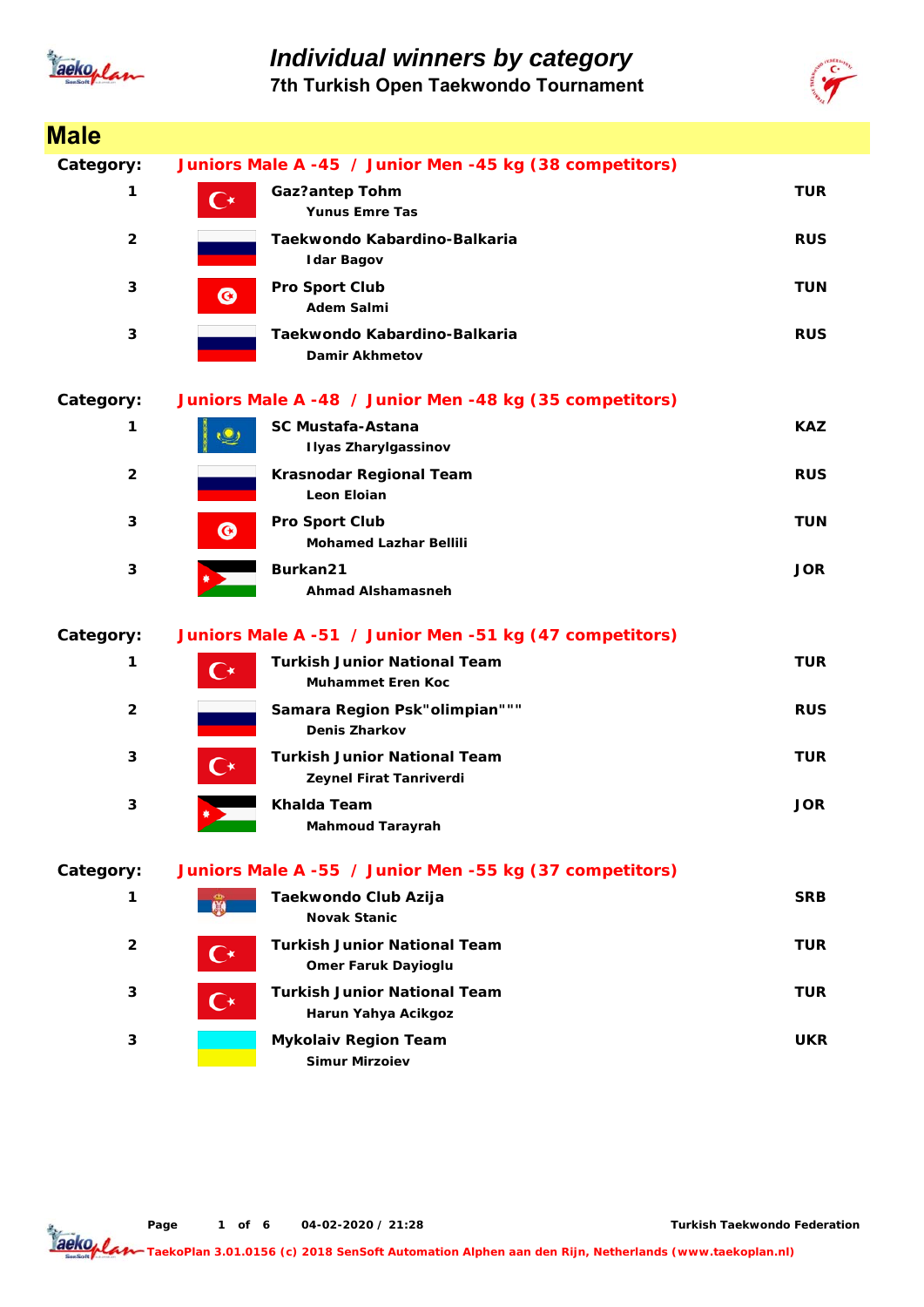

### *Individual winners by category* **7th Turkish Open Taekwondo Tournament**



| <b>Male</b>    |                      |                                                               |            |
|----------------|----------------------|---------------------------------------------------------------|------------|
| Category:      |                      | Juniors Male A -59 / Junior Men -59 kg (38 competitors)       |            |
| 1              |                      | <b>SC Mustafa-Astana</b><br>Bagzhan Kanat                     | <b>KAZ</b> |
| $\overline{2}$ | С∗                   | <b>Turkish Junior National Team</b><br><b>Samet Yildiz</b>    | <b>TUR</b> |
| 3              |                      | Sakhalin Team Tur2020<br><b>Egor Fedorov</b>                  | <b>RUS</b> |
| 3              | $\mathbf{C}^{\star}$ | <b>Turkish Junior National Team</b><br><b>Alperen Ayaz</b>    | TUR        |
| Category:      |                      | Juniors Male A -63 / Junior Men -63 kg (41 competitors)       |            |
| 1              |                      | <b>Slovenian National Team</b><br><b>Lin Kovacic</b>          | <b>SLO</b> |
| $\overline{2}$ |                      | Génération Taekwondo<br><b>Khalid Aboulhassane</b>            | <b>FRA</b> |
| 3              | $\mathbf{C}^\star$   | Turkish Junior National Team<br>Muhammet Hanefi Koksal        | <b>TUR</b> |
| 3              | Œ                    | <b>Gaz?antep Tohm</b><br><b>Muhammet Emin Sahin</b>           | <b>TUR</b> |
| Category:      |                      | Juniors Male A -68 / Junior Men -68 kg (27 competitors)       |            |
| 1              |                      | Tøyen Taekwondoklubb<br><b>Bror Dahl</b>                      | <b>NOR</b> |
| $\overline{2}$ |                      | Dagestan Team<br><b>Magomed Salavatov</b>                     | <b>RUS</b> |
| 3              | ( ∗                  | <b>Turkish Tohm National Team</b><br><b>Omer Furkan Korpe</b> | <b>TUR</b> |
| 3              | $\curvearrowright$   | <b>Turkish Junior National Team</b><br><b>Isa Berk Kasap</b>  | <b>TUR</b> |
| Category:      |                      | Juniors Male A -73 / Junior Men -73 kg (18 competitors)       |            |
| 1              |                      | <b>Germany National Team</b><br>Leon Kaplan                   | <b>GER</b> |
| $\overline{2}$ |                      | Kazakhstan Junior National Team<br>Abdurakhmon Maripov        | <b>KAZ</b> |
| 3              |                      | Taekwondo Club Banjica<br>Dimitrije Ajdukovic                 | <b>SRB</b> |
| 3              | $\mathbf{C}^{\star}$ | Erdogan Taekwondo Spor Kulubu<br><b>Berdan Ali Firat</b>      | TUR        |

**Page o 2 f 6 04-02-2020 / 21:28**

**Turkish Taekwondo Federation**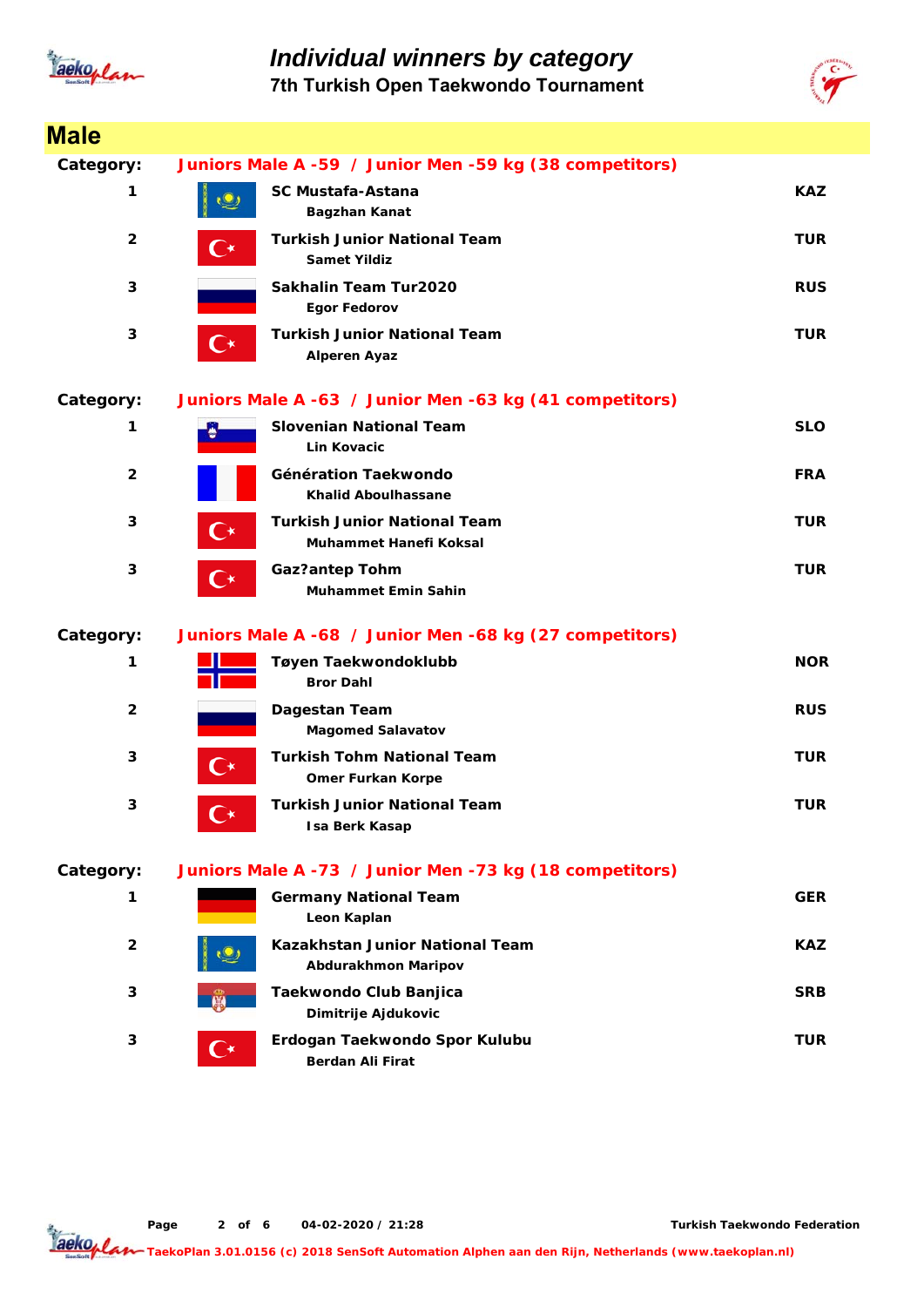

**Male**

# *Individual winners by category*

**7th Turkish Open Taekwondo Tournament**



| סוטוס                   |                                                                                            |            |
|-------------------------|--------------------------------------------------------------------------------------------|------------|
| Category:               | Juniors Male A -78 / Junior Men -78 kg (16 competitors)                                    |            |
|                         | <b>Turkish Junior National Team</b><br>C∗<br>Oguz Tokgoz                                   | <b>TUR</b> |
| $\overline{2}$          | Association Developpement Sportif De Taekwondo<br>☆<br>Dahbi Rida                          | <b>MAR</b> |
| 3                       | <b>Germany National Team</b><br><b>Joshua Noel Jurgens</b>                                 | <b>GER</b> |
| 3                       | <b>Turkish Junior National Team</b><br>$\mathbf{C}^{\star}$<br><b>Abdulkadir Tural</b>     | <b>TUR</b> |
| Category:               | Juniors Male A +78 / Junior Men +78 kg (19 competitors)                                    |            |
|                         | Association Developpement Sportif De Taekwondo<br>☆<br>Saime Houssam Eddine                | <b>MAR</b> |
| $\overline{\mathbf{2}}$ | <b>Turkish Tohm National Team</b><br>$\mathsf{C}^\star$<br>Ali Kirazli                     | <b>TUR</b> |
| 3                       | Izmir Buyuksehir Belediyesi Spor Kulubu<br>$\mathbf{C}^\star$<br><b>Mehmet Efe Ozdemir</b> | <b>TUR</b> |
| 3                       | <b>Denys Chernov</b>                                                                       | <b>UKR</b> |

**Page o 3 f 6 04-02-2020 / 21:28**

**Turkish Taekwondo Federation**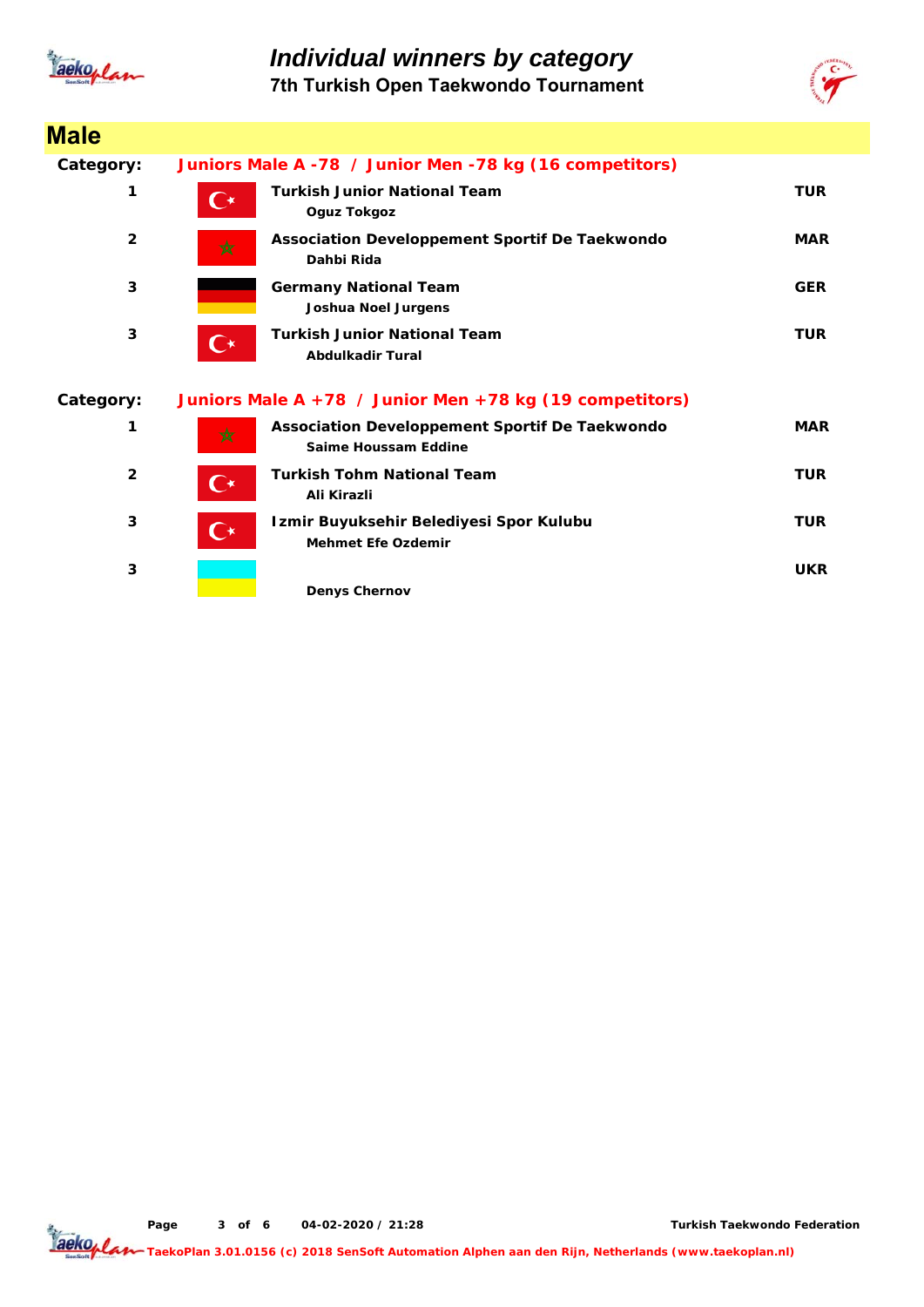

### *Individual winners by category*

**7th Turkish Open Taekwondo Tournament**



| <b>Female</b>           |                      |                                                                |            |
|-------------------------|----------------------|----------------------------------------------------------------|------------|
| Category:               |                      | Juniors Female A -42 / Junior Women -42 kg (27 competitors)    |            |
| 1                       | $\mathbf{C}^{\star}$ | Sancaktepe Beled?ye Gençl?k Spor Kulübü<br>Inci Tarakci        | <b>TUR</b> |
| $\overline{\mathbf{2}}$ | $\mathbf{C}$         | <b>Gaziantep Tohm</b><br>Makbule Yagmur Yildirim               | <b>TUR</b> |
| 3                       |                      | Samara Region Psk"olimpian"""<br>Alisa Angelova                | <b>RUS</b> |
| 3                       | $\mathbf{C}^{\star}$ | <b>Turkish Junior National Team</b><br>Zeynep Ceren Colpan     | <b>TUR</b> |
| Category:               |                      | Juniors Female A -44 / Junior Women -44 kg (27 competitors)    |            |
| 1                       |                      | Taekwondo Kabardino-Balkaria<br>Darina Bagova                  | <b>RUS</b> |
| $\overline{2}$          | $\mathbf{C}^{\star}$ | <b>Turkish Junior National Team</b><br>Nisa Arikan             | TUR        |
| 3                       | С∗                   | <b>Turkish Junior National Team</b><br>Simal Cagliyan          | <b>TUR</b> |
| 3                       | $\mathbf{C}^{\star}$ | Cagri Kizil Taekwondo Team (Tur)<br><b>Selen Gunduz</b>        | <b>TUR</b> |
| Category:               |                      | Juniors Female A -46 / Junior Women -46 kg (31 competitors)    |            |
| 1                       | $\mathbf{C}^{\star}$ | <b>Turkish Junior National Team</b><br>Aleyna Senyurt          | <b>TUR</b> |
| $\mathbf{2}$            | $\mathbf{C}^{\star}$ | <b>Turkish Junior National Team</b><br><b>Ayse Sule Baskir</b> | <b>TUR</b> |
| 3                       | $\mathbf{C}^{\star}$ | <b>Turkish Junior National Team</b><br>Melek Kaya              | <b>TUR</b> |
| 3                       | ( ∗                  | <b>Turkish Junior National Team</b><br>Melisa Ozlu             | TUR        |
| Category:               |                      | Juniors Female A -49 / Junior Women -49 kg (34 competitors)    |            |
| 1                       | $\mathsf{C}^\star$   | <b>Turkish Tohm National Team</b><br>Elif Ilgin Oztabak        | <b>TUR</b> |
| 2                       |                      | <b>Pavlodar Team</b><br>Kamila Aimukasheva                     | <b>KAZ</b> |
| 3                       |                      | <b>Abft Team</b><br>Sarah Chaari                               | <b>BEL</b> |
| 3                       | $\mathsf{C}^\star$   | <b>Turkish Junior National Team</b><br>Ceyda Bayramoglu        | TUR        |

**Page o 4 f 6 04-02-2020 / 21:28**

**Turkish Taekwondo Federation**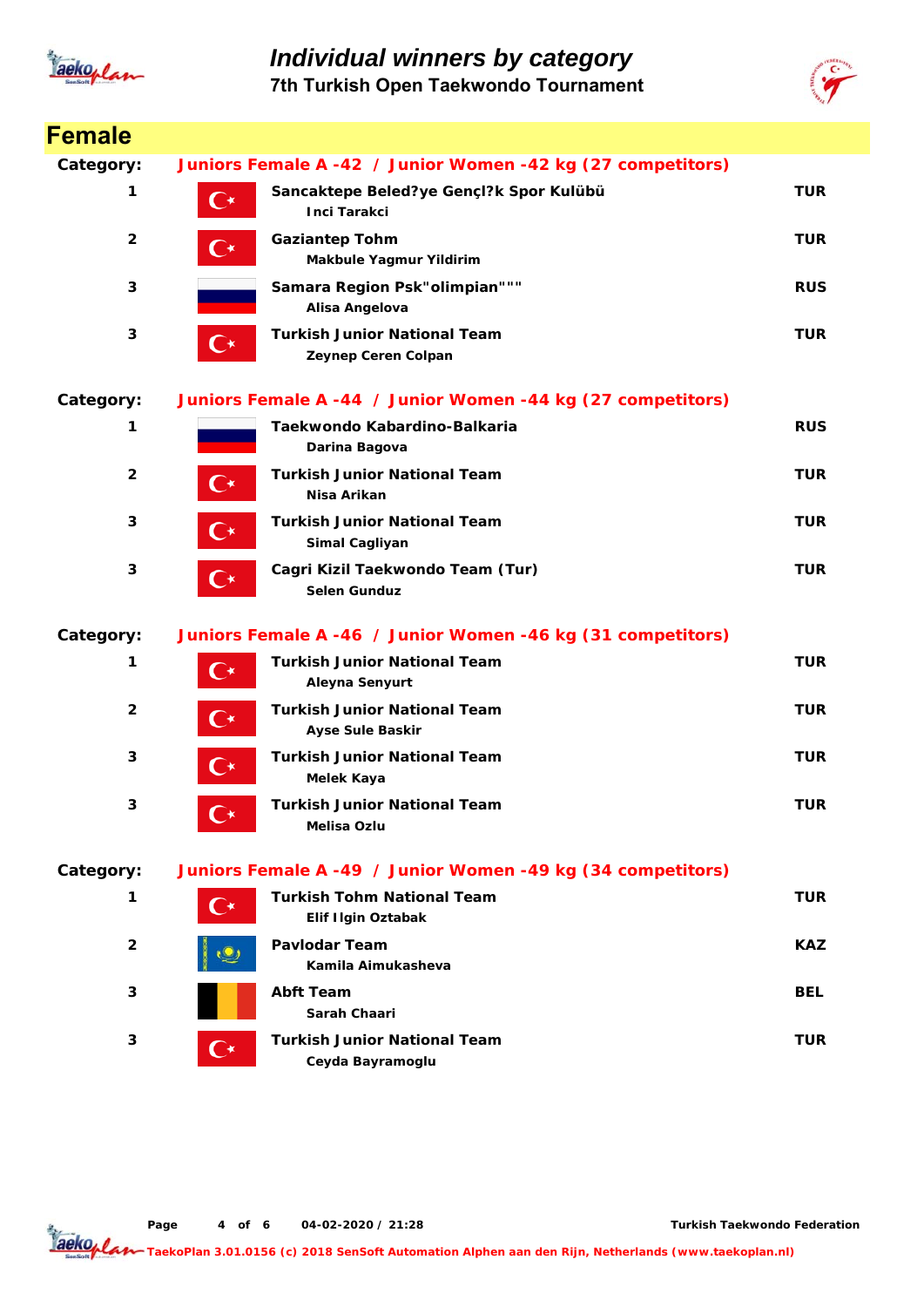

# *Individual winners by category*

**7th Turkish Open Taekwondo Tournament**



| <b>Female</b>           |                      |                                                                          |            |
|-------------------------|----------------------|--------------------------------------------------------------------------|------------|
| Category:               |                      | Juniors Female A -52 / Junior Women -52 kg (25 competitors)              |            |
| 1                       | $\mathbf{C}^{\star}$ | <b>Turkish Junior National Team</b><br>Oyku Ozbey                        | <b>TUR</b> |
| $\overline{\mathbf{2}}$ |                      | SC Dostar Kyzylorda<br>Zhaniya Amirkhan                                  | <b>KAZ</b> |
| 3                       | $\mathbf{C}^{\star}$ | <b>Turkish Junior National Team</b><br>Ozge Ozbey                        | <b>TUR</b> |
| 3                       | $\mathbf{C}^{\star}$ | <b>Turkish Junior National Team</b><br>Sefika Cakal                      | <b>TUR</b> |
| Category:               |                      | Juniors Female A -55 / Junior Women -55 kg (28 competitors)              |            |
| 1                       |                      | <b>Usa Academy Team</b><br><b>Kristina Teachout</b>                      | <b>USA</b> |
| $\overline{2}$          | $\mathbf{C}^\star$   | <b>Turkish Junior National Team</b><br>Sevval Cakal                      | <b>TUR</b> |
| 3                       | $\mathbf{C}^{\star}$ | <b>Turkish Tohm National Team</b><br><b>Merve Gul Ozlu</b>               | <b>TUR</b> |
| 3                       |                      | <b>Germany National Team</b><br>Lena Unrau                               | <b>GER</b> |
| Category:               |                      | Juniors Female A -59 / Junior Women -59 kg (30 competitors)              |            |
| 1                       | $\mathbf{C}^{\star}$ | <b>Turkish Junior National Team</b><br><b>Isil Zafer</b>                 | <b>TUR</b> |
| $\overline{2}$          |                      | <b>Germany National Team</b><br>Roja Rezaie                              | <b>GER</b> |
| 3                       | $\mathbf{C}^{\star}$ | Trakya Gençlik Ve Spor Kulübü<br><b>Havin Zehra Baltas</b>               | <b>TUR</b> |
| 3                       | ( ∗                  | <b>Turkish Junior National Team</b><br>Zeynep Seyma Turhan               | <b>TUR</b> |
| Category:               |                      | Juniors Female A -63 / Junior Women -63 kg (25 competitors)              |            |
| 1                       |                      | <b>Odessa Region Team</b><br>Juliana Lipatova                            | <b>UKR</b> |
| $\overline{2}$          | C∗                   | <b>Turkish Junior National Team</b><br>Azra Basak Aslan                  | <b>TUR</b> |
| 3                       | ☆                    | Association Developpement Sportif De Taekwondo<br><b>Litbate Achouak</b> | <b>MAR</b> |
| 3                       |                      | <b>Tiger And Dragons</b><br><b>Julia Voll</b>                            | <b>GER</b> |

**Page o 5 f 6 04-02-2020 / 21:28**

**Turkish Taekwondo Federation**